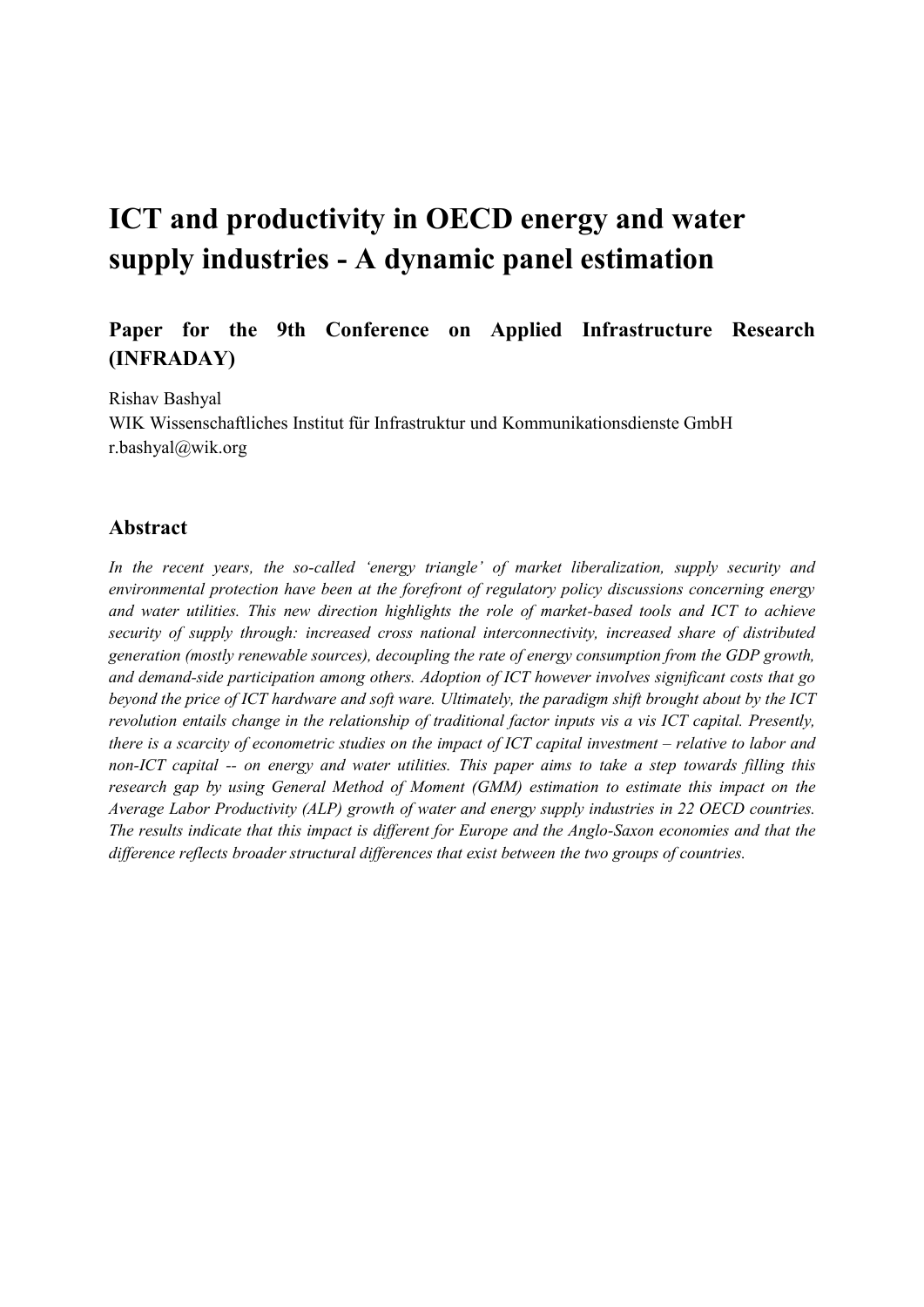# **1. Introduction**

Network utilities appear to be inching closer to the promise of the coming 'intelligent utility'. By merging Information and Communication Technology (ICT) networks with utility networks, it is hoped that intelligence can be injected into the energy grids and water mains that have been inherited from the  $19<sup>th</sup>$ and 20<sup>th</sup> century. This promise however comes with a price. Adoption of ICT involves significant costs that go beyond the price of ICT hardware and soft ware. These can include, among others, the cost of developing complementary organizational capital and extensive skill upgrading required for ICT adoption. In absence of supporting organizational, human and infrastructural adaptations, investing in ICT may be no different than pouring water into sand.

There have been a number of valuable studies on the Impact of ICT investment on growth at the macro level and industrial level (e.g. Colecchia and Schreyer, 2001; Van Ark, et al., 2003; Jorgenson, 2003; Schreyer, et al. 2003) but only a few that study the ICT-growth link in the utilities sector. Most studies on the utility industries use the descriptive growth accounting models and there is an acute shortage of studies that use tools from econometrics to explain the causal impact of ICT investment in the utility sector. The paper address this research gap through the use of generalized method of moments (GMM) panel regression estimators applied to a dynamic panel data of 22 OECD countries to determine the relative impact of capital (ICT, non-ICT) and labor intensity growth on average labor productivity growth of electricity, gas and water supply industries. The results of the estimation indicate that utilities in continental European economies follow a markedly different growth trajectory compared to the rest of the OECD economies. Furthermore, differences in the relative importance of different factor intensities in the two groups of countries reflect broader market structure differences that exist between continental Europe and the Anglo-Saxon economies.

The rest of the paper is organized as follows. Section 2 describes the key characteristics of network utilities and the sector dynamics brought about by technological innovation in the last 15 years. Section 3 provides a review of relevant literature. Section 4 describes the theoretical framework and model specification for the dynamic panel data analysis. Section 5 contains the description of the data, section 4 presents the results of the dynamic panel estimation and section 5 presents the overall conclusions.

# **2. Network utilities**

Network utilities like electricity, natural gas and water supply industries are characterized by the requirement of large fixed networks, potential for substantial economies of scale and high capital intensity in the production process. According to OECD studies, continental Europe has built up a significant advantage over the North American economies with regards to network utilities, notably energy and water supply (Morrow et. al. 2009). At the same time, network utilities are sectors that command significant economic value. In 2006, the approximately 22.2 thousand energy sector enterprises<sup>1</sup> in EU-27 employed just 3% of the total industrial workforce (1.2 million persons) but generated a value added of 9% of total

 $^{1}$  Electricity, gas and hot water supply industry (NACE 40)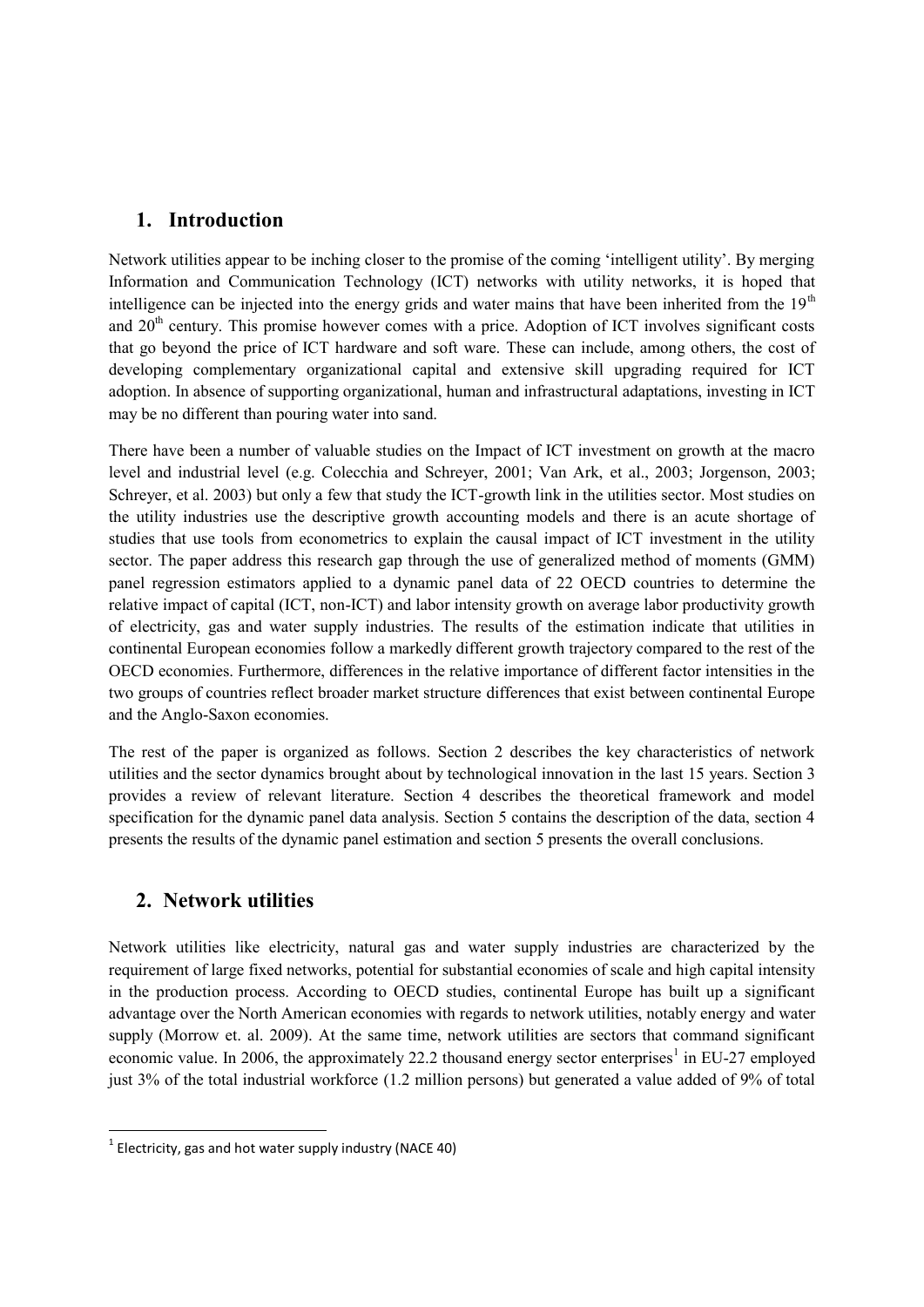industry that amounted to 180 billion Euros<sup>2</sup> out of which 177 bn was attributed to electricity and gas industries (Eurostat, 2009). In terms of value added, the electricity and gas sector is nearly six times as large as the water sector which employed 0.92% of total industrial workforce (0.37 million persons) and generated total value added of 1.16% of total industry (23.3 billion Euros) in the same period. Growth of value added, however, is much higher for water (2.0% annually) while electricity and gas grew only 0.3% per year over the period 1995-2006. (Eurostat, 2009)

Aside from their significant value added contribution to the economy, these industries are also key drivers of competitiveness in the overall industrial sectors. Energy utilities in particular have significant impact on input prices for other industries and, therefore, on the competitive situation of economy as a whole. Subsequently, utilities are the target of numerous economic and social regulatory actions aimed improving productivity, efficiency and competitiveness.

#### **2.1 Sector dynamics and the role of ICT**

Since 2000, the so-called 'energy triangle' of market liberalization, supply security and environmental protection have been at the forefront of regulatory policy discussions concerning energy and water utilities. This new direction highlights the role of market-based tools and ICT to achieve security of supply through increased trans-European interconnectivity, increased share of distributed generation (mostly renewable sources), decoupling the rate of energy consumption from the GDP growth, efficiency gains by means of demand-side participation among others. In broad terms, the growth of energy and water supply sectors is no longer contingent on growth of output (eg building new power plants) but on restructuring the production and distribution process to achieve improved security of supply. A large part of this improvement envisioned by the EU is expected to emerge out of the diffusion of Information and Communication Technologies (ICT)<sup>3</sup> based innovations (complemented by labor skill upgrading). This is because supply of energy in a liberalized market requires complex interactions of generation, transmission and distribution facilities that have to be constantly in-sync information-wise. These processes can be greatly facilitated through ICT systems like Smart metering, smart grids, demand management, intelligent power plants. ICT systems such as these can help manage and integrate distributed generation from renewable energy sources, enable better informed load control in the grid and improve the range of offered products and intensify competition in the retail sector (Wissner, 2009). Table 1 below provides a synopsis of main ICT solutions in energy supply companies.

Heavy investments in increasing efficiency of existing technologies and in ICT have increased the capital intensity of electricity, gas and water supply industries up to twice the manufacturing industry average (European Commission, 2009). According to the industrial taxonomy described by O'Mahony & van Ark (2003), the electricity, gas and water supply industries are categorized as Non-ICT industries or industries that do not make intensive use of ICT capital alongside construction, mining and quarrying sectors (O'Mahony & van Ark 2003, p. 69). In terms of occupational taxonomy however, O'Mahony & van Ark (2003) classify electricity, gas and water industries as 'dynamic IT user with a high and growing IT-labor intensity'.

 $^{2}$  The data are for electricity, gas and hot water supply comprising the NACIS 40 industrial category.

 $^3$  Information and communication technology (ICT) is an umbrella term that encompasses a wide array of hardware, software and services used for data processing, the information part of ICT, as well as telecommunications which is the communication part of ICT (IDC EMEA, 2009)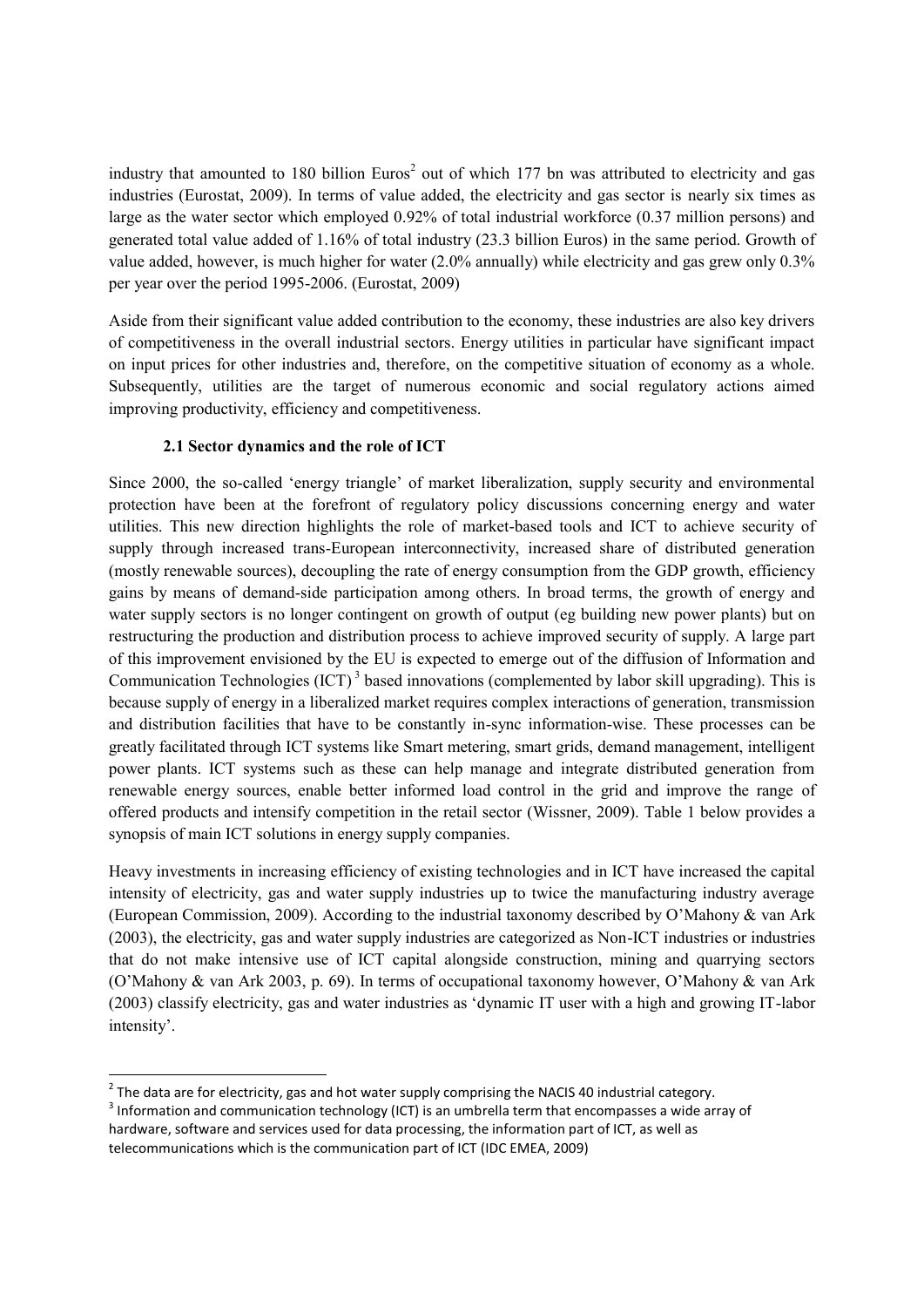|                                                 | Generation                                                                                                                                                                                                      | Transmission &                                                                                                                                                                        | <b>Metering</b>                                           | Retail                                                                                              |
|-------------------------------------------------|-----------------------------------------------------------------------------------------------------------------------------------------------------------------------------------------------------------------|---------------------------------------------------------------------------------------------------------------------------------------------------------------------------------------|-----------------------------------------------------------|-----------------------------------------------------------------------------------------------------|
|                                                 |                                                                                                                                                                                                                 | <b>Distribution</b>                                                                                                                                                                   |                                                           |                                                                                                     |
| <b>Specific</b><br>systems for<br>energy supply | • Plant asset management<br>• Work management<br>• Load forecasting<br>• Generation plan $&$<br>scheduling<br>• Carbon management<br>system<br>• Energy Trading $& Risk$<br>management                          | • Grid Asset Management<br>• Work management<br>$\cdot$ GIS<br>• Energy Management<br>System<br>• Distribution Management<br>System<br>$\cdot$ SCADA<br>• Outage Management<br>System | • Meter Asset<br>Management<br>• Meter Data<br>Management | $\cdot$ Billing<br>• Customer<br>Relationship<br>Management<br>(CRM)<br>• Call Centre<br>Management |
|                                                 | ICT for monitoring distributed energy units (DER), forecast production from DER, ICT for<br>dispatch energy from DER, ICT for linking DE,                                                                       |                                                                                                                                                                                       |                                                           |                                                                                                     |
| General<br>Enterprise<br><b>ICT</b> system      | Enterprise Resource Planning (ERP), Supply Chain Management (SCM), Document<br>Management System (DMS), Computer-Aided Design (CAD), Product Lifecycle Management<br>(PLM), Environment, Health & Safety (EH&S) |                                                                                                                                                                                       |                                                           |                                                                                                     |

#### **TABLE 1 SUMMARY OF MAIN ICT SOLUTIONS IN ELECTRICITY AND WATER SUPPLY INDUSTRIES**

Source: (Bigaliani, Gaboardi, Gallotti, & Cattaneo, 2009)

#### **2.2 The opportunity cost of substitution towards ICT capital**

Successful implementation of ICT projects requires costly reorganization in the form of fees paid to consultants, management time, or expenditure on the retraining of workers. Based on econometric evidence of the effect on stock prices of ICT investment, Brynjolffson, Hitt, and Yang (2002) suggest that as much as 9 dollars of total investment is associated with 1 dollar of ICT investment. During the 10 years between 1997 and 2007, supply output of electricity, gas, steam and hot water in the EU-27 increased more or less in line with that for total industry, but employment fell faster and output prices grew much faster in the electricity, gas and steam supply industry, reflecting increasing substitution away from labor to capital deepening. The decrease in employment averaged 3.0 % per annum in the ten years while the increase in price averaged roughly 5.5% per annum. At the same time, because of the complementarities that exist between ICT capital and skilled workers, the increase in capital intensity in the utility sector also means increasing demand for skilled workers, rising cost of training and retraining workers and creation and decreasing employment opportunities for low skilled workers.

## **3. Literature review**

Some of the earliest studies that analyzed the impact of ICT on economic growth were aimed at resolving the Solow Paradox: in words of the Nobel Laureate Robert Solow 'computers were visible everywhere except in the productivity statistics' (Solow 1985). While the first major studies at the macro level were unable to find significant link between ICT and growth, the outlook became more positive in the early 21st century compared to the findings of studies done in the 1980s, most likely due to the availability of larger electronic datasets in the recent decades.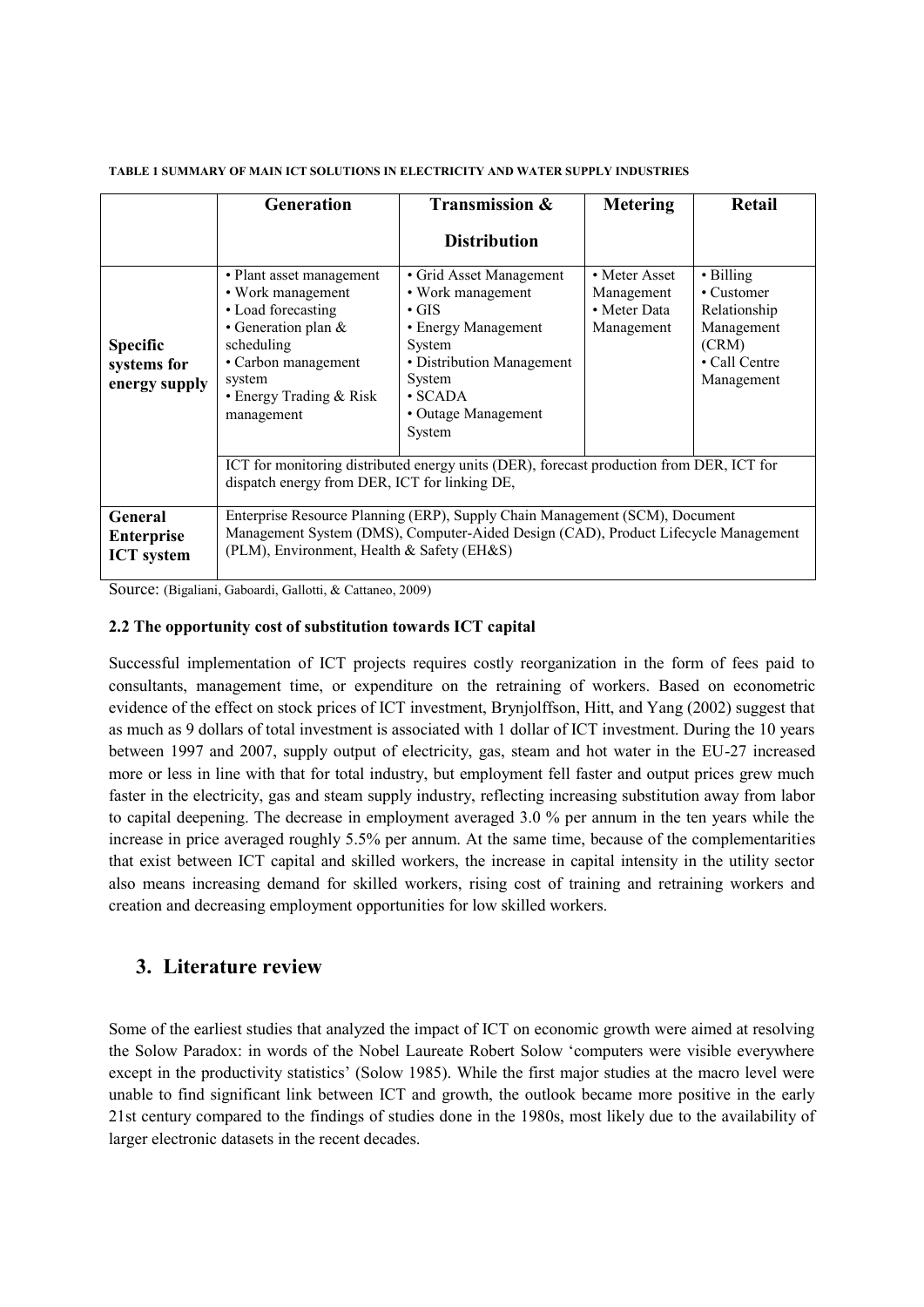A number of authors (for example Jorgenson, 2001; Van Ark, et al. 2002a), have employed the growth accounting methodology pioneered by Robert Solow in 1957 to estimate the contribution of different factor inputs to labor productivity growth. Growth accounting (over a period) divides output growth into the contribution of the (share weighted) growth of inputs (labor, ICT and non-ICT capital) and the contribution of the residual (Total Factor Productivity). Van Reenen et. al. (2006) summarize the macro growth accounting literature as follows:

1. The Solow Paradox arose because ICT was a small part of the capital stock;

- 2. Productivity growth has accelerated in the US since 1995;
- 3. This acceleration appears to be linked to  $ICT<sup>4</sup>$

4. There has been no acceleration of productivity growth in the EU, mainly due to the performance of the ICT using sectors.

Growth and productivity studies of electricity, gas and water industries are few and far in between, in most cases relegated to the appendix or footnotes. Moreover, studies on productivity in the network utilities are almost exclusively reported by researchers from the GGDC using growth accounting methodology. The results suggest that electricity, gas and water industries were one of the small numbers of industries that contributed positively to narrowing the productivity growth rate gap between Europe and the US.<sup>5</sup> As of yet, the only studies that estimate the impact of ICT and other inputs to the utility (electricity, natural gas and water supply) industries have employed growth accounting methodologies. For example Van Aark et. al. (2003) used EU KLEMS dataset to decomposed the ALP growth in the network utilities of US and four major EU economies into share weighted contributions of capital (ICT and non-ICT), labor quality improvement and TFP for the period 1979-2000. The results indicate that non-ICT capital deepening contributed a lion's share to the sector's ALP growth rate (2.47 % points of 3.49%) in 1990- 1995. After 1995 ALP growth rate almost doubled to 6.63 percent. This growth corresponded to a rise in the contribution of TFP and ICT capital deepening while contribution of non-ICT capital intensity stayed put at around 2.5%. All through the 1990s, the four European countries (Germany, France, UK and Netherlands) seem to outperform the US in terms of the growth rate of both ALP as well as the contribution of TFP to the ALP. Using similar methodology, Wissner (2008) suggests that in the case of Germany, contribution of ICT capital investment to ALP growth increased between 1995-2000 and then decreased between 2001-2005 when Germany witnessed strong emergence of energy market liberalization indicating reluctance to adopt ICT due to regulatory uncertainty.

Despite the clarity and ease that growth accounting methodology offers, no causal relationship between changes in inputs and productivity growth can be inferred. At the same time, the strength of relationship between, say ICT capital and growth is also not measured during the calculations. This paper uses General Method of Moment (GMM) estimation of dynamic panel data of 22 countries for 10 years (1995- 2005) to examine the impact of ICT capital intensity growth in Average Labor Productivity (ALP) growth

 $^4$  Very sharp decline in quality adjusted prices for IT goods due to rapid progress in semiconductor technology during the mid-1990s made ICT investment very attractive relative to non-ICT capital. Growing ICT investment was reflected in TFP growth in the IT producing sectors and IT capital deepening in other sectors, two avenues by which ICT contributed to macro productivity growth<br><sup>5</sup> C+…di

Studies by van Ark *et al*. (2002a) indicate that the value added ALP growth in the EU was roughly twice that of US and Canada at 4.9% during 1995-2000.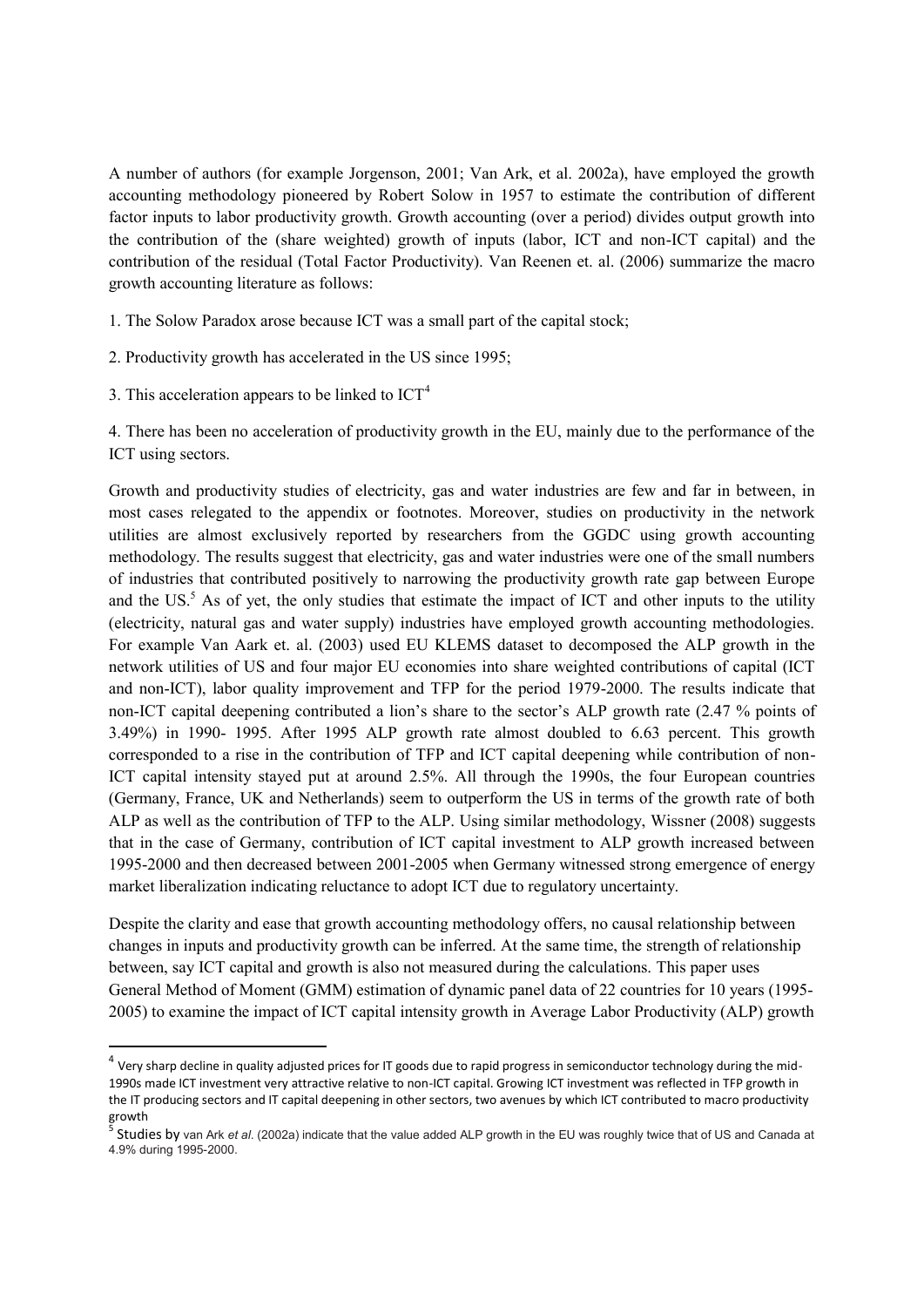in water and energy supply industries.

### **4. Methodology**

In order to highlight the main drivers of productivity growth in the energy and water supply industries, I fit a dynamic panel regression model on to a dataset of input and output services per hour worked in the electricity, gas and water supply sectors of OECD economies. The regression equation can be specified as follows:

## $ALP_{it} = \beta_0 + \beta_1 K_{it} + \beta_2 L_{it} + \beta_3 TFP + \beta_4 X_{it} + \epsilon$  (1)

where ALP annual volume index of gross value added Average Labor Productivity  $(ALP)^6$  for country i in time t, K and L are capital and labor services per hours worked (capital and labor intensities respectively), TFP is the index of Total Factor Productivity (TFP) and X represents control variables: share of large and small scale firms; share of hours worked by high, medium and low skilled workers. Capital services per hour worked are further divided into ICT and non-ICT capital services. The model excludes intermediate inputs including energy prices and the focus is solely on the value added by each primary input per hour worked. All variables are initially in their level form with 1995 as the reference year. Prior to running the regression estimations, the variables are first differenced to control for autocorrelation and unobserved country specific fixed-effects (for example the initial level of efficiency). Hence our predictor variables are: 1) ∆ICT capital services per hours worked (ICT capital deepening) 2) ∆Non-ICT capital services per hours worked (Non-ICT capital deepening) 3) ∆Labor services per hours worked (labor quantity plus labor composition/quality) 4) Total factor Productivity growth. A brief description of these input service indices and their derivation is given below.

The input factor services (labor and capital) are derived by multiplying the stock of input by its income share which allows stocks of factor inputs to be converted to their respective service flows7. The index of labor services input (Lab) for country i in period t is given by:

$$
Lab_{t,i} = \Sigma v_{i,t} H_{i,t} \quad (2)
$$

where  $H_{i,t}$  is the log of hours worked by labor type l and the weight  $v_{i,t}$  is the share of each type of labor in the total labor compensation. Thus in theory, the labor services index should be proportional to the hours worked and the workers' marginal productivities as reflected in their incomes. Typically, a shift in the share of hours worked by low-skilled workers to high-skilled workers will lead to a growth of labor services. Likewise, the index for capital services input is expressed as:

 $^6$  Labor productivity in this sense reflect a host of other effects: changes in capital intensity, technology, organization, efficiency changes within and between firms, influence of economies of scale and measurement errors (OECD 2001, p 14)

 $^7$  For a detailed description on the growth accounting methodology, refer to Timmer, O'Mahony, and B. van Ark (2007).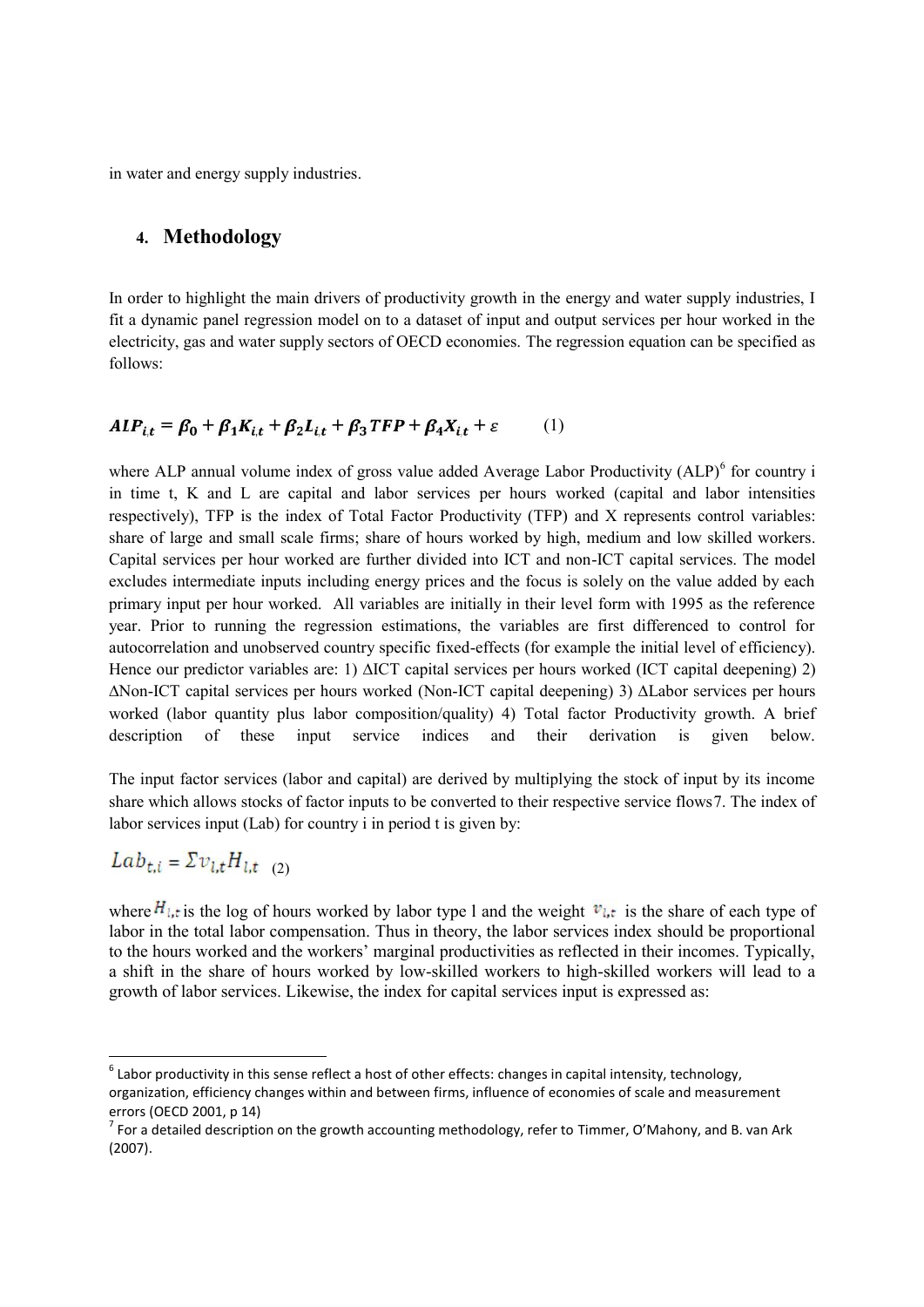#### $K_t = \Sigma v_{l,t} S_{k,t}$ (3)

where  $S_{k,t}$  is the of stock of asset type k. Capital services are further sub-divided into two categories, ICT capital services (Kit) and non-ICT capital services (Knit). Because they incorporate both the quantity and the quality of the factor inputs, service flows have an advantage over stock values when it comes to reflecting the heterogeneity of the inputs.

Finally the TFP index reflects technological changes (embodied, disembodied) as well as nontechnical factors like scale and cyclical effect and measurement errors.

Additionally, shares hours worked by high skilled, medium skilled and low skilled employees in the total hours worked are controlled for.

#### **4.1 Model specification**

To analyze the impact of the growth rates of various input factor intensity on ALP growth rates, the paper employs two General Method of Moment (GMM) dynamic panel estimators: Arellano-Bond difference GMM estimator and Blundell-Bond system GMM estimator. The main advantage of dynamic panel estimators is that they allow for empirical modeling of dynamics (where past behavior directly affects current behavior) and also make sure that our estimates will not be biased by omitted country-specific variables that are constant over time (unobserved heterogeneity). Difference and system GMM estimators are popular dynamic panel estimators that are designed for data with 1) few time periods and many individuals; 2) individual variables that are not strictly exogenous<sup>8</sup> (for eg TFP, capital deepening can be assumed to be endogenous as regards the dependent variable ALP); 3) presence of heteroskedasticity and autocorrelation within the countries but not across (Roodman, 2006, p. 1).

The difference GMM estimator by Arellano and Bond (1991) use moment conditions in which lags of the dependent variable and first differences of the independent variables are instruments for the first difference equation. Blundell and Bond (1998) augments the Arellano-bond estimator by using firstdifferenced instruments for the equation in levels in addition to using instruments in levels for the first difference equation. Hence the key difference between the two is that the Blundell-Bond estimator includes lagged difference of the dependent variables as instruments for the level equation while Arellano-Bond estimator does not. Moreover, the system estimator uses more instruments than the difference estimator. Hence in a situation where there are fewer observations and cross-sectional groups, the difference GMM estimator is preferred over the system GMM estimator since ideally, the number of instruments should be as close to the number of groups. Therefore, for models 3 and 4 where only a subset of the 22 countries is used, I use the difference GMM estimator instead of the system estimator.

To save space, I describe the estimation process using only the Blundell-Bond system GMM estimator. With the system GMM as our model specification, a dynamic model of productivity is fitted to an unbalanced panel of countries in the OECD. In order to control for the fixed-effects, we take the first difference of all variables on both sides. This has the effect of removing the individual level fixed effects from the equation since the fixed effect does not vary with time:

 $8$  Correlated with past and possibly current realization of the error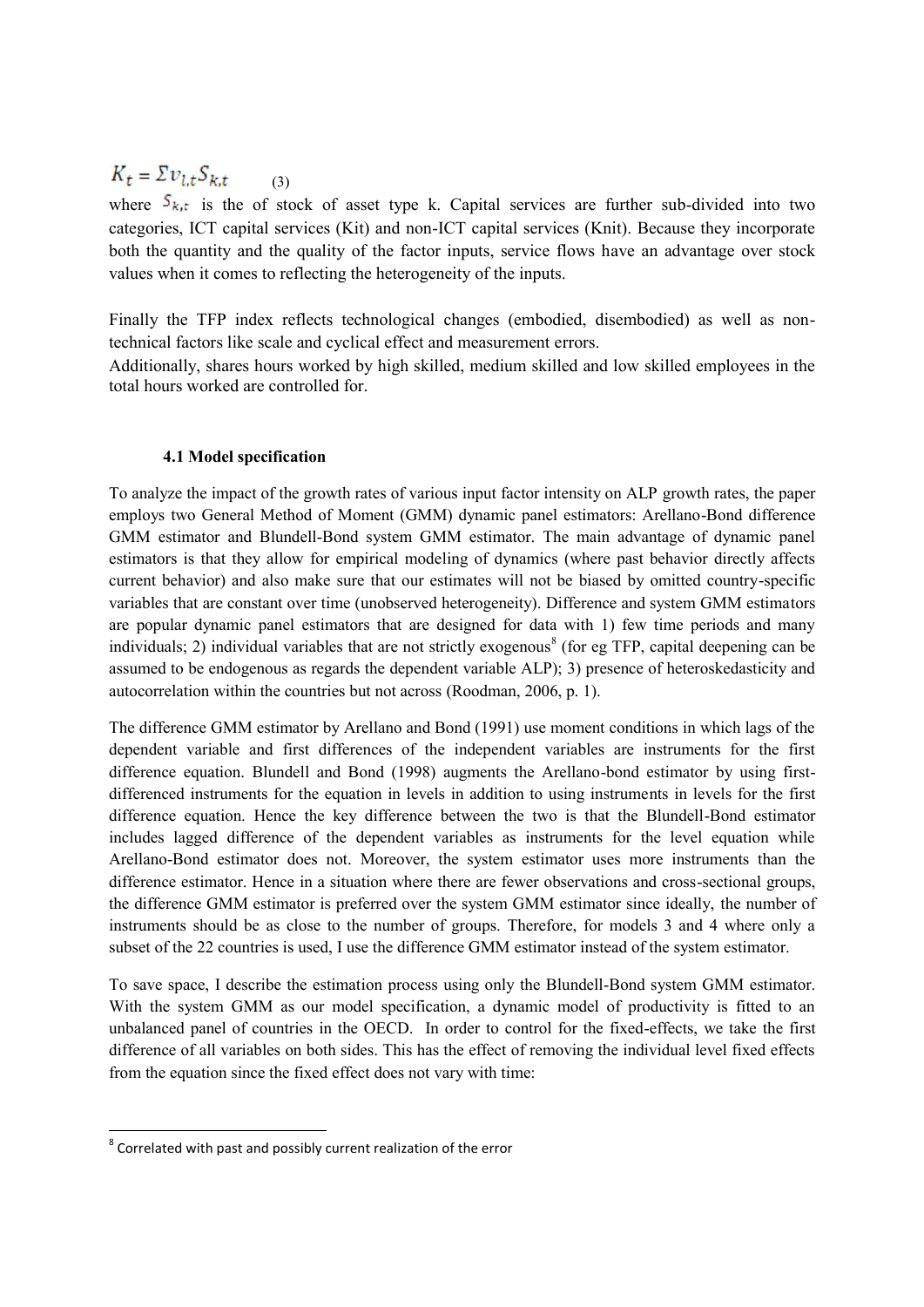$$
\Delta LP_{Hi,t} = \beta_0 + \beta_1 \Delta LP_{Hi,t-1} + \beta_2 \Delta CAPIT_{it} + \beta_{3\Delta} CAPNIT_{it} + \beta_4 \Delta LAB_{it} + \Delta e_{it} \tag{4}
$$

In equation (4),  $L P_{H_{\xi_{t-1}}}$  is the lagged value of the dependent variable, Gross value added per hour worked (ALP), KIT is index of ICT Capital deepening, KNIT is index of of Non ICT capital deepening, LAB is index of labor services per hour worked (LAB). All the variables are indices of input and productivity services with 1995 as the base year. Additionally,  $\ell$  denotes the individual countries and  $\ell$ denotes the year. Finally, the residual term  $u_{i,t}$  is the sum of two orthogonal components: time-invariant country specific fixed effects  $\mu_i$  and observation specific error  $\gamma_{it}$ .

Even after first differencing the left and right hand side variables, the dependent variable  $\Delta LP_{H_{i,t}}$  is still correlated with the observation specific error terms  $\Delta e_{i,t}$ . To deal with problem, Arellano and Bond (1991) have shown lagged levels of the regressors (input services indices) as well as the first-differenced lagged dependent variables can be used as instruments for the first difference equation. Because the lagged levels of the covariates are pre-determined, they are not correlated with the error term. Up to this point, both estimators are similar. However, system GMM estimator augments difference GMM by estimating simultaneously in differences as well as levels. These two equations are distinctly instrumented with lagged differences of the dependent variables used as instruments for the level equation.

#### **5. Data**

This paper focuses on three network utility industries, electricity, natural gas and water supply that comprise section E of the NACE classification. Class E covers a) production, transmission, distribution and wholesale market trade of electricity (NACE Group  $40.11 - 40.13$ ) b) manufacture and distribution of gas via mains including wholesale trade over distribution networks owned by others (NACE Group 40.21 – 40.22) c) steam and hot water supply (NACE 40.30) and collection, purification and distribution of water (NACE 41). The EU-KLEMS database published by the Groningen Growth and Development Centre (GGDC) in March 2008 contains industry level data on three sets of variables: (1) basic variables; (2) growth accounting variables and (3) additional variables. This paper makes use of the third group of variables: capital services per hour worked (ICT and Non-ICT), labor services per hour worked, Value Added Total factor Productivity and Gross Value Added per hours worked. These additional series are used in generating the growth accounts but are not growth accounting variables themselves. Likewise, the data on the share of high, medium and low skilled workers in the NACE E industries are also available in the EU KLEMS database while data on number of enterprises by size class were obtained from OECD business demographics dataset. A total of 22 OECD countries have been included in the panel dataset. The EU member countries that are included in the panel data are: Austria, Belgium, Denmark, Finland, France, Germany, Italy, Netherlands, Spain, Sweden, UK, Ireland, Portugal and Luxemburg. Likewise, the non-EU countries include Japan, Korea, US, Canada, Australia. For the estimation process, this paper classifies the 22 countries into three groups: 12 continental European economies (Eur-12); 3 New Member States (NMS) and finally a third category comprising of 5 Anglo-Saxon economies plus Japan and Korea.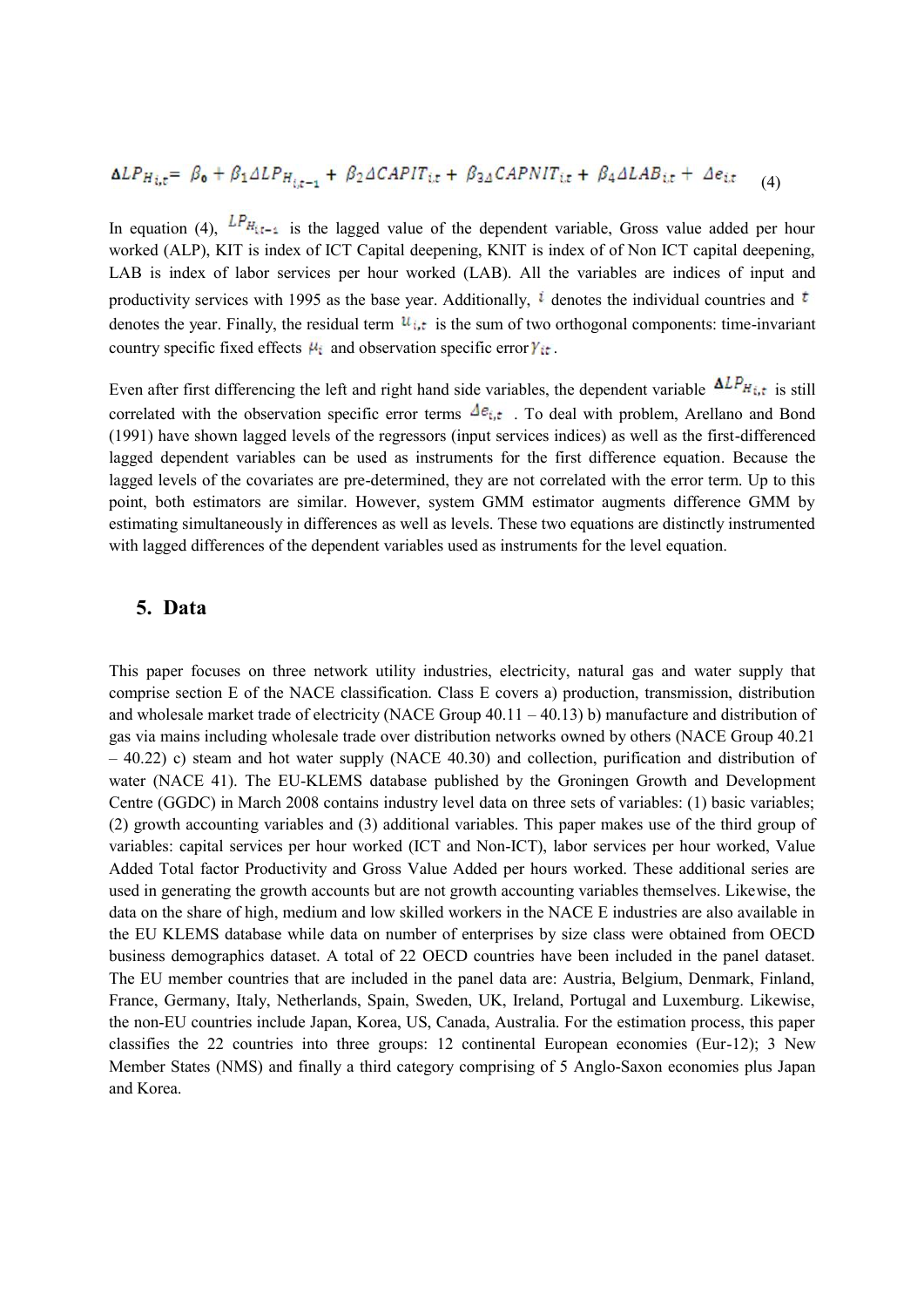# **6. Descriptive statistics**

Recall that our variables are first differences of volume indices with 1995 as the reference year. Hence the numbers can be interpreted as annual growth indicators for the respective inputs. Table 1 reports means and standard deviations of the differenced indices for the cross-sectional time-series data. We observe that for the period between 1995 and 2005, the value added average labour productivity for the electricity, natural gas and water supply industries grew twice as fast when compared to the total industries. The period average for the network utilities was 5.08 index points while it was 1.98 points for the total industry.

| Variable                                | <b>Utilities</b><br>All<br>countries | <b>Total</b><br>industry<br>All<br>countries | West<br><b>Europe</b><br>(Utilities) | Anglo<br>Saxon, Jpn,<br>Kor.<br>(Utilities) |
|-----------------------------------------|--------------------------------------|----------------------------------------------|--------------------------------------|---------------------------------------------|
| $\triangle ALP$ (lph)                   | 5.08                                 | 1.98                                         | 5.95                                 | 4.97                                        |
|                                         | (10.34)                              | (2.65)                                       | (6.94)                               | (13.77)                                     |
| $\triangle$ ICT<br>Capital<br>deepening | 8.68                                 | 3.83                                         | 1.29                                 | 27.12                                       |
| (Capit)                                 | (32.61)                              | (10.30)                                      | (4.03)                               | (57.71)                                     |
| $\triangle$ Non-ICT capital deepening   | 47.37893                             | 7.00                                         | 4.98                                 | 156.0489                                    |
| (Capnit)                                | (236.43)                             | (26.87)                                      | (16.16)                              | (430.56)                                    |
| $\triangle TFP$                         | 1.52                                 | .49                                          | 2.32                                 | .95                                         |
|                                         | (6.28)                               | (1.67)                                       | (5.38)                               | (3.78)                                      |
| ∆Labor<br>services<br>hour<br>per       | 3.5994                               | 4.24                                         | 0.22                                 | 11.41                                       |
| worked (lab)                            | (23.78)                              | (16.81)                                      | (79)                                 | (44.03)                                     |

**TABLE 2 MEAN AND STANDARD DEVIATION OF INPUT AND PRODUCTIVITY VARIABLES**

The same was true for the ICT and Non-ICT capital deepening. Only labor services per hours worked grew faster for the total industry than for the electricity, natural gas and water supply industries. Finally, the average total factor productivity growth for the utilities was 1.52 index points while it was 0.49 index points for the total industries.

When comparing the variables between Western Europe and the Anglo Saxon plus Japan and Korea, we observe that ALP and TFP grew faster for continental Europe. Meanwhile, ICT and Non-ICT capital deepening growth was much higher for the non-European countries, a large part of which was the result of inclusion of Japan and Korea. The labor services per hour worked also grew much faster for the Anglo Saxon, countries, Japan and Korea (11% annually) compared to the older European economies (0.22%).

Similarly, table 2 and 3 displays the correlation or covariance matrix for the productivity variables in the network utilities and the total industries. For both sets of tables, the highest correlation coefficient between the predictors is just over 0.7 hence there is no collinearity between the predictors. We notice that average labor productivity growth is most strongly correlated with the TFP growth followed by ICT capital deepening for the utility industries. For the total industries meanwhile, the ALP growth is also most strongly correlated with the TFP growth followed by non-ICT capital deepening. Finally, we observe that for the network utilities, growth of non ICT capital deepening is strongly correlated with growth of ICT capital deepening (0.61) while for total industries, non ICT capital deepening is strongly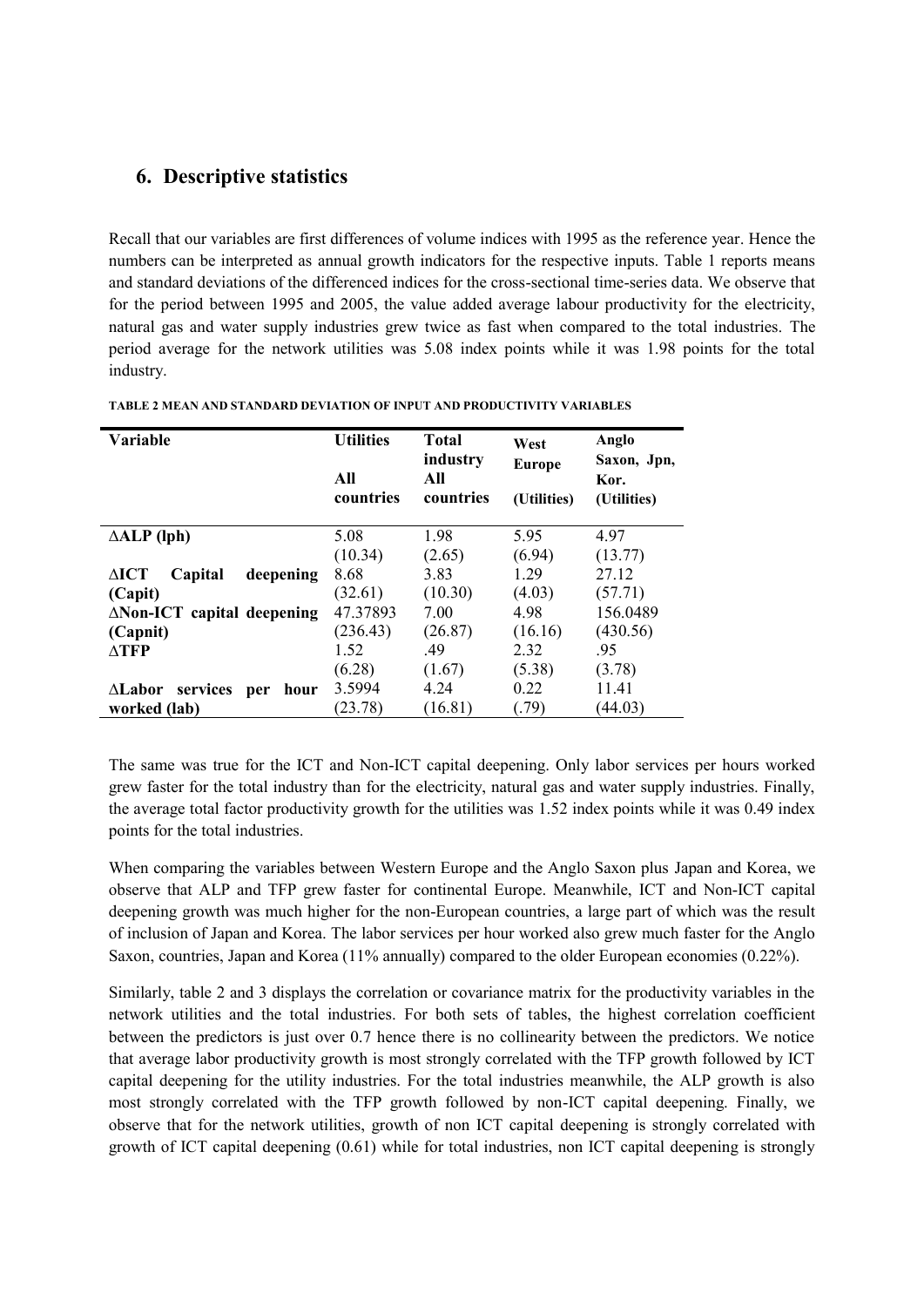correlated with labor services per hour worked (0.73). This gives us a rough idea of what we can expect from our regression analysis that is to follow. Finally, TFP growth seems to be much more strongly correlated with ALP growth for the energy and water industry (0.73) than for the total industries (0.42).

#### **TABELLE 3 CORRELATION MATRIX (ELECTRICITY, GAS AND WATER SUPPLY INDUSTRIES)**

|                 | $\Delta$ lph u | ∆kit u | ∆knit u | $\Delta$ tfp u | $\Delta$ labu |
|-----------------|----------------|--------|---------|----------------|---------------|
| $\Delta$ lph u  |                |        |         |                |               |
| ∆kit u          | 0.4120         |        |         |                |               |
| $\Delta$ knit u | 0.0918         | 0.6133 |         |                |               |
| $\Delta$ tfp u  | 0.7381         | 0.0654 | 0.0133  |                |               |
| $\Delta$ lab u  | 0.1424         | 0.1955 | 0.0254  | $-0.0039$      |               |

**TABELLE 4 CORRELATION MATRIX (TOTAL INDUSTRY)**

|                 | $\Delta$ lph t | $\Delta$ kit t | $\Delta$ knit t | $\Delta$ tfp t | $\Delta$ lab t |
|-----------------|----------------|----------------|-----------------|----------------|----------------|
| $\Delta$ lph t  |                |                |                 |                |                |
| $\Delta$ kit t  | 0.0689         |                |                 |                |                |
| $\Delta$ knit t | 0.2446         | 0.4291         |                 |                |                |
| $\Delta$ tfp t  | 0.4262         | 0.0532         | 0.0994          |                |                |
| $\Delta$ lab t  | 0.1240         | 0.2786         | 0.7371          | $-0.0029$      |                |

### **7. GMM estimation results**

For the econometric estimations we used the /Blundell-Bond linear system General Method of Moment (GMM) estimator in Stata. The estimations were obtained from a dynamic panel regression of average labor productivity on ICT and Non-ICT capital services per hour worked (ie capital deepening), Labor services per hour worked and an index for TFP growth.

We studied four different model specifications in our analysis. The first model includes all 22 countries while in the second model adds control variables for the share of large and small sized utility enterprises in the total number of utilities to the initial model. Meanwhile, models 3 and 4 compare continental EU countries (excluding new member states) and the Anglo Saxon countries (including Korea and Japan) respectively. In model 3 we include the 12 continental western European countries. In model 4 we only use the five available Anglo-Saxon countries (US, UK, Canada, Australia and Ireland) plus Japan, Korea.

In model 1 and 2 we employed system GMM estimator. Meanwhile for models 3 and 4 where we use only a subset of the 22 countries, we will use the difference GMM estimator instead of the system estimator in order to reduce the number of instruments.

We calculated 2 two-step GMM estimator instead of the default one-step for models 1 and 2 to ensure that the group of instruments are valid and exogenous. 2-step estimation implies that the standard covariance matrix is robust to panel-specific autocorrelation and heteroskedasticity but this comes at the cost of downward biased standard errors. Likewise, we used WC-robust standard errors which are consistent with panel-specific autocorrelation and heteroskedasticity in two-step estimation in the first two models. Robust standard errors were use in the last two models. All the variables (excluding the control variables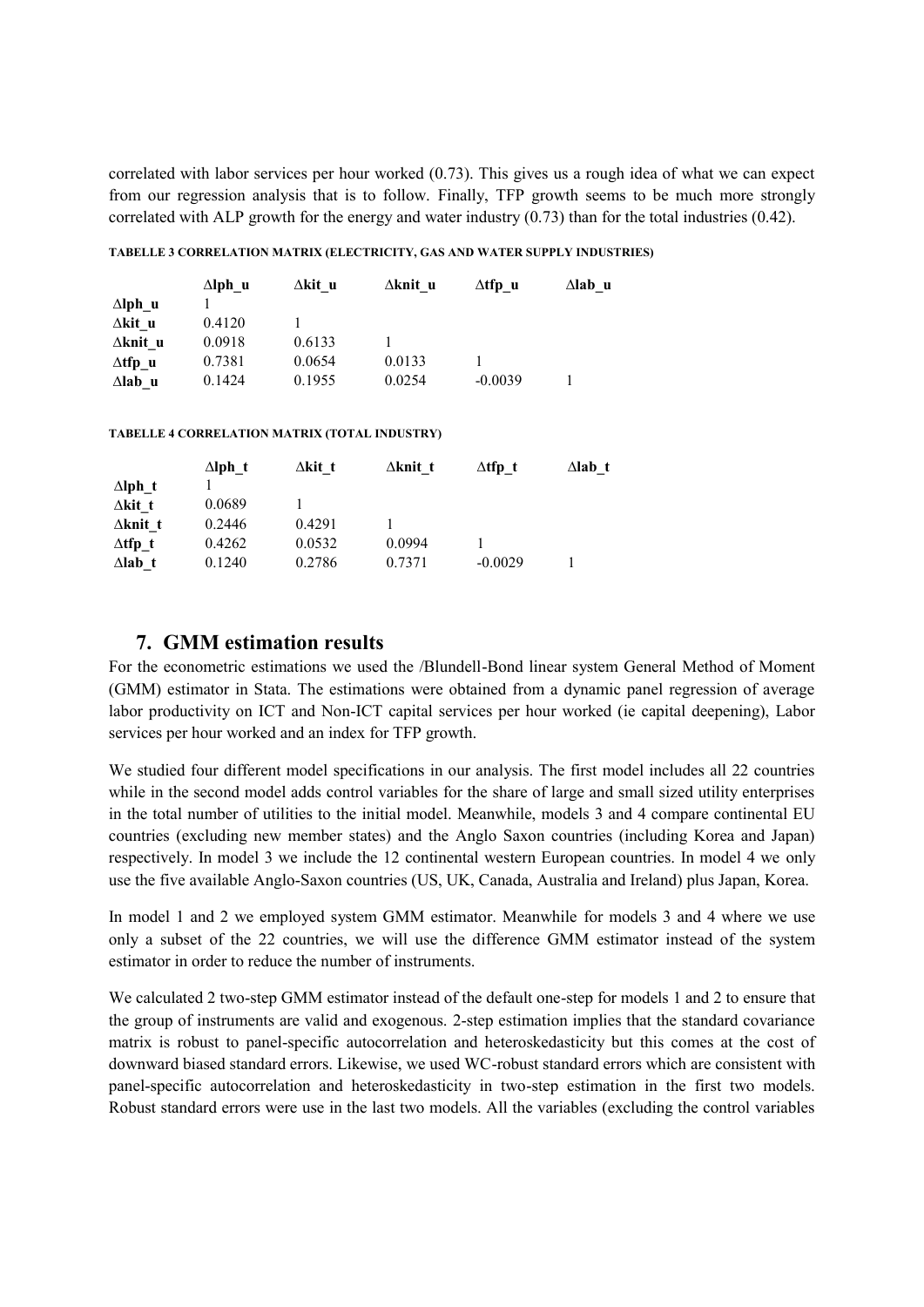for year and skill levels) are indices  $(1995 = 100)$ , the regression coefficients estimate the change in ALP growth rate per unit change in the factor intensity growth rate.

As regards Sargan test for overidentification of restrictions, the p values are non-significant for all 4 models hence we do not reject the null hypothesis that overidentifying restrictions are valid (see table 4). Non-rejection of null implies that we can have some amount of confidence in our set of instruments because the test did not detect endogenity in the instruments (the set of instruments are thus exogenous). Due to the small number of countries and large number of instruments, model 4 yields relatively weaker Sargan test results.

The system GMM as well as the difference GMM estimators have default test for autocorrelation with the null hypothesis of no autocorrelation. This test is applied to the differenced residuals. The test for AR (1) process is not very important. Of greater concern is the AR (2) test because it will detect autocorrelation in levels. For all four of our models, we accept the null hypothesis of no serial autocorrelations in the residuals.

In model 1 which includes all 22 countries, the dependent variable ALP growth is significantly predicted by ICT capital deepening growth and to a lesser extent by the labor services per hours worked. Meanwhile, non-ICT capital deepening is not a significant predictor of value added ALP growth. Interestingly, when the respective share of large and small utility enterprises<sup>9</sup> for each country is controlled for in model 2, the relationship between ICT capital intensity growth and labor productivity growth is no longer significant. Equally interesting are the findings that emerge when we compare the old European economies and the Anglo Saxon countries plus Japan and Korea. When only the old European economies are included in our model, we see that TFP growth and non-ICT capital deepening are significant predictors of ALP growth while the impact of ICT capital deepening is no longer significant. The coefficient on labor services per hour worked large and positive but is significant only at the 90% level, indicating strong variance in the role played by labor quality improvements across Europe.

Meanwhile, for the Anglo Saxon countries, Japan and Korea we observe that coefficients on ICT capital deepening and labor services and TFP growth are positive and significant were able to significantly predict ALP growth. A 1 percent point increase in the growth rate of ICT capital intensity causes roughly 0.2 percentage point increase in the ALP growth rate. However, similar to Model 1, the impact of ICT capital deepening on productivity is no longer significant when the size of the utility firms is controlled for. Additionally, TFP growth is by far the strongest predictor of average labor productivity growth in the utility sector in all four models, more so for the Anglo-Saxon and Asian OECD countries than for the EU-12 countries. High coefficient on TFP is most likely a reflection of the economies of scale enjoyed by network utilities like electricity, gas and water supply sectors. Overall, we can conclude that TFP growth aside, utility sector productivity growth in the Anglo-Saxon countries plus Japan and Korea are driven by the knowledge economy (ICT capital intensity and labor quality improvement). Meanwhile for continental Europe, the productivity growth in the utility sector is largely driven by non-ICT capital intensity growth.

 $^9$  OECD structural business statistics categorizes utility enterprises into 5 national size classes based on the number of people employed. In the paper, enterprises employing less than 20 people (size class 1 and 2) is categorized as 'small' and those employing more than 20 people (size class 3, 4 and 5) are categorized as 'large'.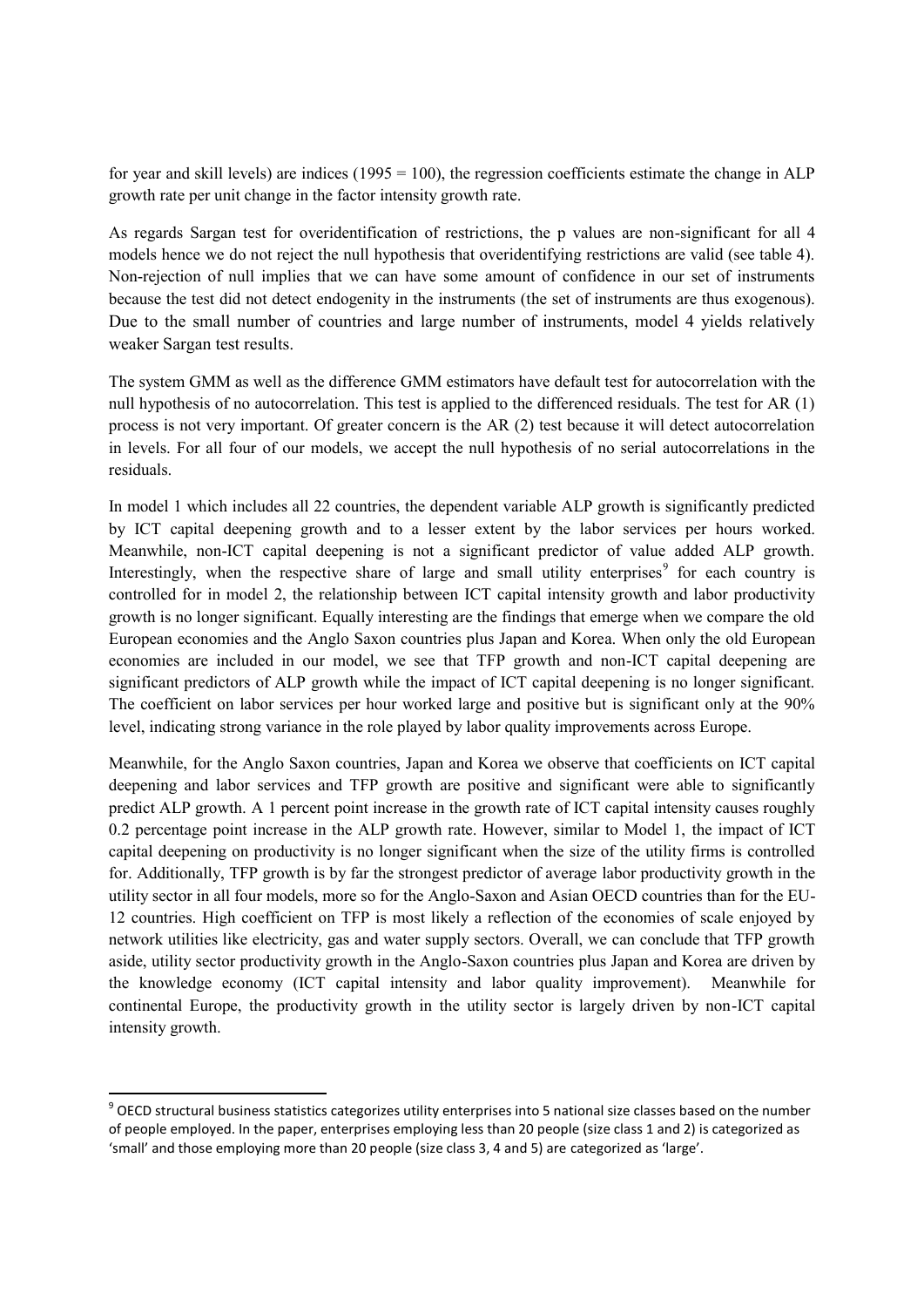| Dep var: $\Delta$ lph                  | (Model 1)                               | (Model 2)                                                               | (Model 3)                               | (Model 4)                                 |  |
|----------------------------------------|-----------------------------------------|-------------------------------------------------------------------------|-----------------------------------------|-------------------------------------------|--|
| <b>Countries</b><br><b>Estimator</b>   | <b>All countries</b><br>2-step xtdpdsys | All<br>countries,<br>controlling<br>for<br>firm size<br>2-step xtdpdsys | <b>West Europe</b><br>1-step<br>xtabond | Anglo-<br>Saxon/Jpn/Kor<br>1-step xtabond |  |
| <b>AALP</b> Lagged                     | $-.0399286$                             | $-.0915418$                                                             | $-.0077986$                             | $-1238276$                                |  |
| $\triangle$ ICT intensity              | .2443452***                             | .1003188                                                                | .0407382                                | .1980977***                               |  |
| ∆Non-ICT intensity                     | $-.0027621$                             | .0016952                                                                | .136939***                              | $-.00068$                                 |  |
| $\triangle TFP$                        | 1.151187***                             | 1.130094***                                                             | 1.149108***                             | 1.166542***                               |  |
| ∆labour services/hour                  | .054853***                              | .0526136                                                                | 1.281522                                | .0575532***                               |  |
| % total hours worked<br>(High skilled) | $-3.739932$                             | $-2.349973$                                                             | $-.0840794$                             | 1.60777                                   |  |
| % total hours (Medium<br>skilled)      | $-3.721685$                             | $-2.167163$                                                             | $-1870172$                              | $-1695777$                                |  |
| %total hours (Low<br>skilled)          | $-3.807594$                             | $-2.006331$                                                             | $-.4064564$                             | 1.151894                                  |  |
| % small enterprise                     |                                         | 8.823086                                                                |                                         |                                           |  |
| % large enterprises                    |                                         | 8.678667                                                                |                                         |                                           |  |
| Cons                                   | 375.2187                                | $-659.5998$                                                             | $-11.49456$                             | $-44.41047$                               |  |
| <b>AR</b> test                         |                                         |                                                                         |                                         |                                           |  |
| order $1(p>z)$                         | 0.0499                                  | 0.0543                                                                  | 0.0277                                  | 0.1026                                    |  |
| Order $2(p>z)$                         | 0.8264                                  | 0.7363                                                                  | 0.1562                                  | 0.9726                                    |  |
| test(GMM<br>Sargan<br>error)           |                                         |                                                                         |                                         |                                           |  |
| chi2                                   | 13.34614                                | 12.51705                                                                | 6.103411                                | 17.93325                                  |  |
| Prob>chi2                              | 0.5756                                  | 0.6395                                                                  | 0.5277                                  | 0.0123                                    |  |
| Obs:                                   | 194                                     | 174                                                                     | 97                                      | 53                                        |  |
| <b>Groups:</b>                         | 22                                      | 20                                                                      | 13                                      | $\overline{7}$                            |  |
| <b>Instruments:</b>                    | 24                                      | 26                                                                      | 16                                      | 16                                        |  |
| *** significant at 99% level           |                                         |                                                                         |                                         |                                           |  |

**TABLE 5 PARAMETER ESTIMATES FOR DYNAMIC PANEL REGRESSION**

\* significant at 99% level

\*\* significant at the 95% level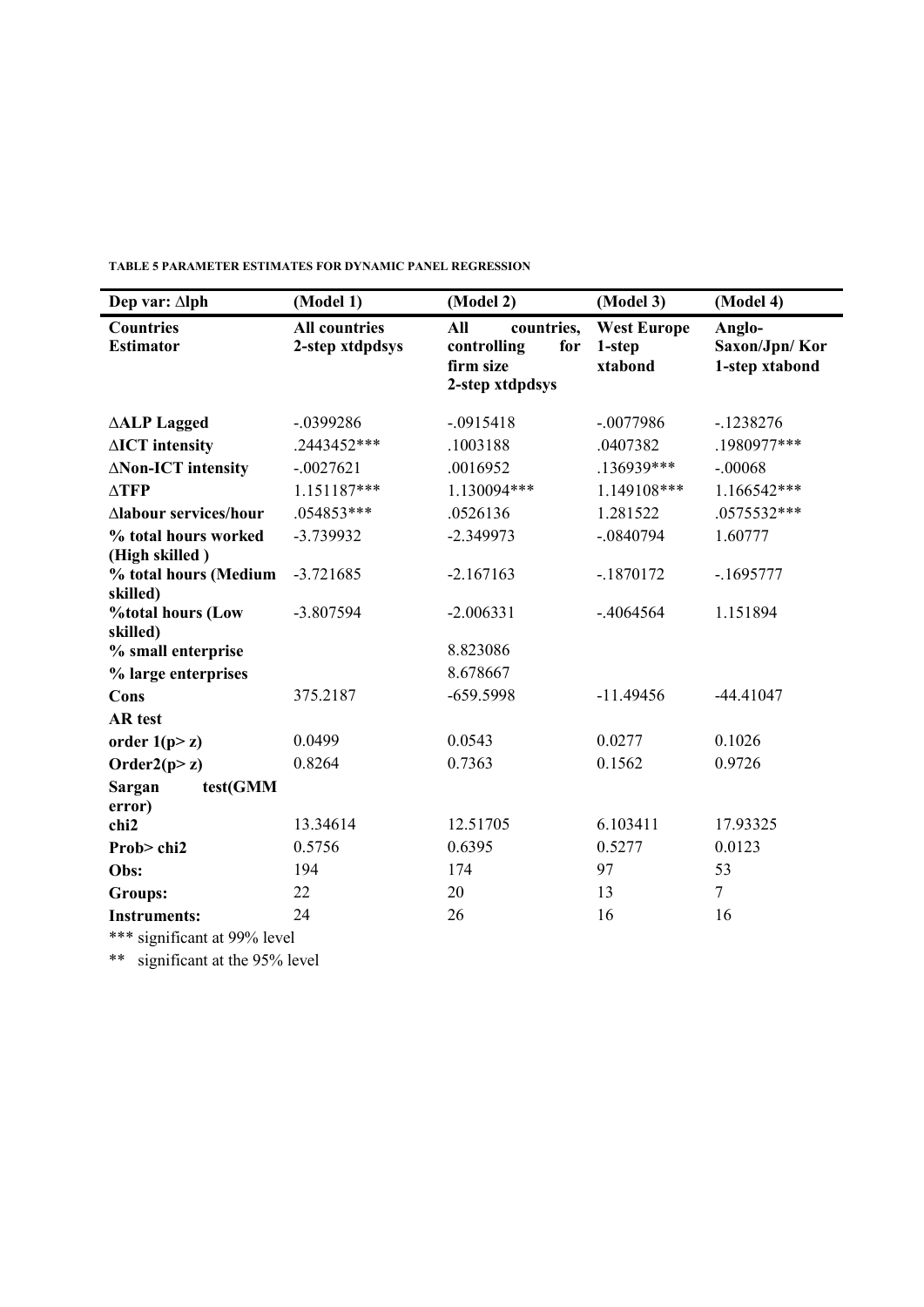Figure 1 and 2 illustrate the different variability of the single parameter estimates for models 3 and 4. In the following paragraphs,



**FIGURE 1: CONFIDENCE INTERVALS FOR PARAMETER ESTIMATES OF MODEL 1,2, 3 AND 4**

#### **8. Conclusion**

Using dynamic panel regression analysis, this paper has tried to estimate the impact of different factor input intensities on the productivity growth of energy and water supply industries in 22 OECD countries. The results indicate an apparent distinction in the productivity trajectory taken by Euro Zone countries and non European economies (Anglo Saxon, Japan, Korea). During the period between 1995 and 2005, the utility sector's labor productivity maintained strong growth for the Euro zone countries but this growth came at the expense of declining rate of employment, and stagnant labor quality improvements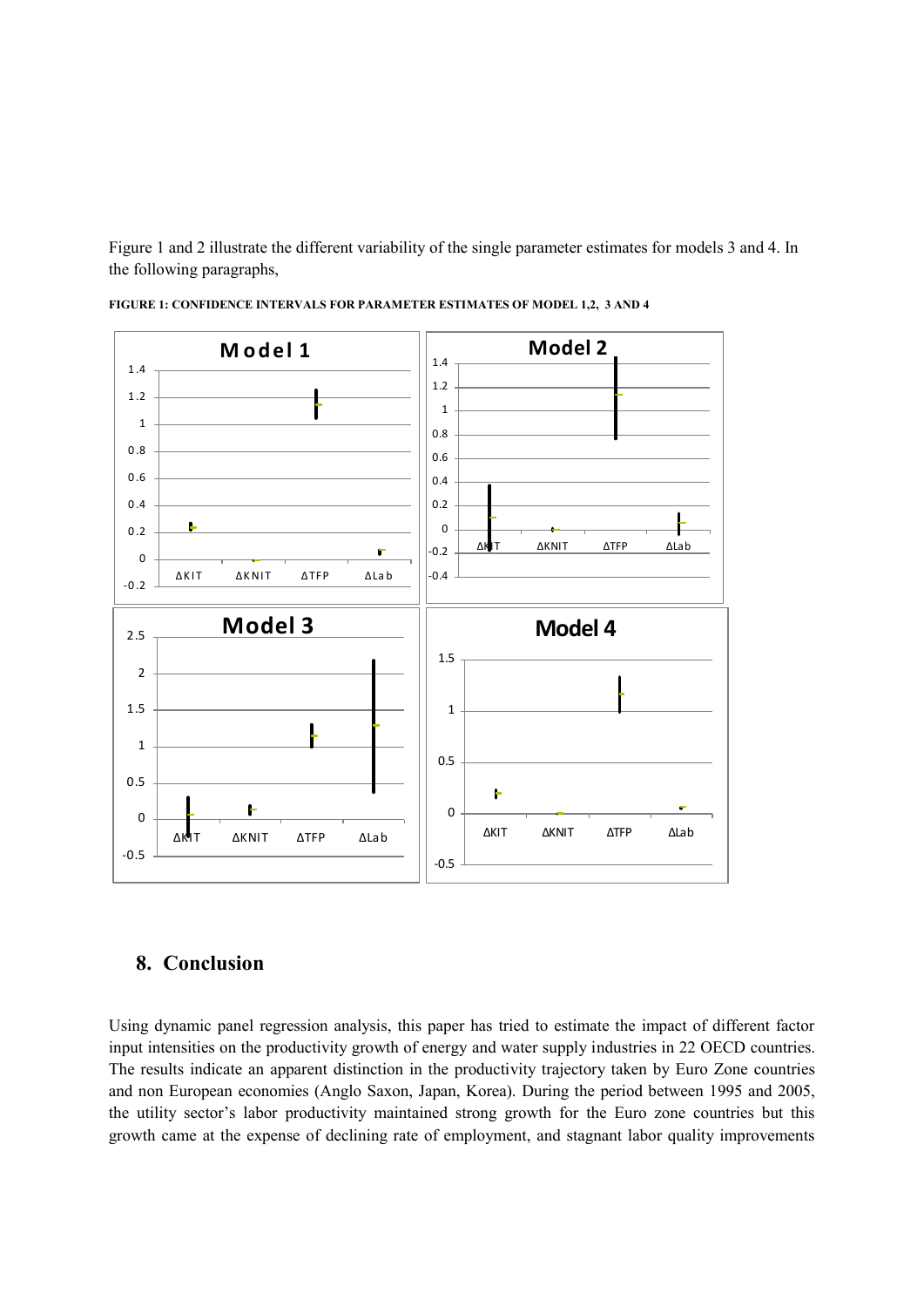with ICT capital intensity playing an insignificant role. This is in contrast with the experience of the Anglo-Saxon countries, Japan and Korea where productivity growth and was driven jointly by labor service intensity and ICT capital intensity. In part this was because growth rate of ICT capital deepening in western European utilities was very small compared to the other countries (see Table 2). Secondly, ICT investment was not complemented with corresponding skill upgrading of the labor force in continental Europe. On average, the share of total hours worked by high skilled workers in Anglo-Saxon countries, Japan and Korea was larger and grew faster than in the older European countries (see figures 3 and 4, appendix). Ultimately, while the Euro Zone was characterized by high labor productivity and low employment rate (due to substitution away from labor to non-ICT capital), the Anglo-Saxon countries were characterized by high productivity and high employment rate. This finding for the network utilities reflects a broader trend that has garnered a great deal of attention: European productivity advantage in traditional sectors (non-ICT using sectors) -- the core of the European economy -- has been obtained by substantial reduction of employment in traditional sectors (Encaoua, 2007, Morrow et. al. 2009).

At the same time, it appears that size of the utility enterprises plays a role in mediating the relationship between ICT capital intensity and the utility's labor productivity growth. Figure 3 (appendix) which was constructed using OECD's STAN database on structural business statistics shows that on average, the share of large sized electricity, gas and water enterprises (employing 20 people or more) in the total number of enterprises is larger for the non-Euro Zone economies (Anglo-Saxon countries, Japan and the New Member States). Countries with large markets and relatively high level of interconnection between cross border markets (for example the US and Canada) are able to reach an efficient scale, an advantage that is not available to smaller countries with only internal market where small firms occupy the main part of total employment. In the latter case, enterprises cannot rely on economies of scale to raise capital for ICT investment. Even if small and medium firms do manage to invest in ICT, such small enterprises cannot play a significant role in the dynamics of the overall industry.

Finally, a number of structural differences exist between the two sets of countries that could help explain the different productivity trends. A broad distinction between the two groups of countries (in model 3 and 4) can be made with regards the ownership structure of network utilities. Because there are no clear cut data on the ownership structure (composition of private and public firms) of utilities as a whole, we use ownership structures of electricity supply sector as rough approximate for water and natural gas supply sectors as well for the OECD countries. During the 1995-2000 period, major central European economies like France and Italy included in model 3 consolidated and nationalised their electricity supply industries into state owned, legal monopolies. A variant of this form of organizations which occurred in Germany was regional, legal monopolies, where public enterprise and monopoly occur at the regional level. At the same time, all the countries in Model 3 (with the exception of Spain and Belgium) were mostly public enterprises while only Germany had a mix of private and public ownership. Meanwhile, group 4 countries like the United States and Japan provide examples of investor-owned but regulated regional monopolies that employed rate of return regulation. Moreover, most of the countries in Model 4 were either privately owned or a mixture of private and public enterprises in 1998 (see table 3, appendix). While the differences in relative importance of ICT capital intensity to labor productivity growth cannot be directly linked to ownership structure, the latter does provide a broad framework to compare the ways in which network utilities are operated in the two groups of countries.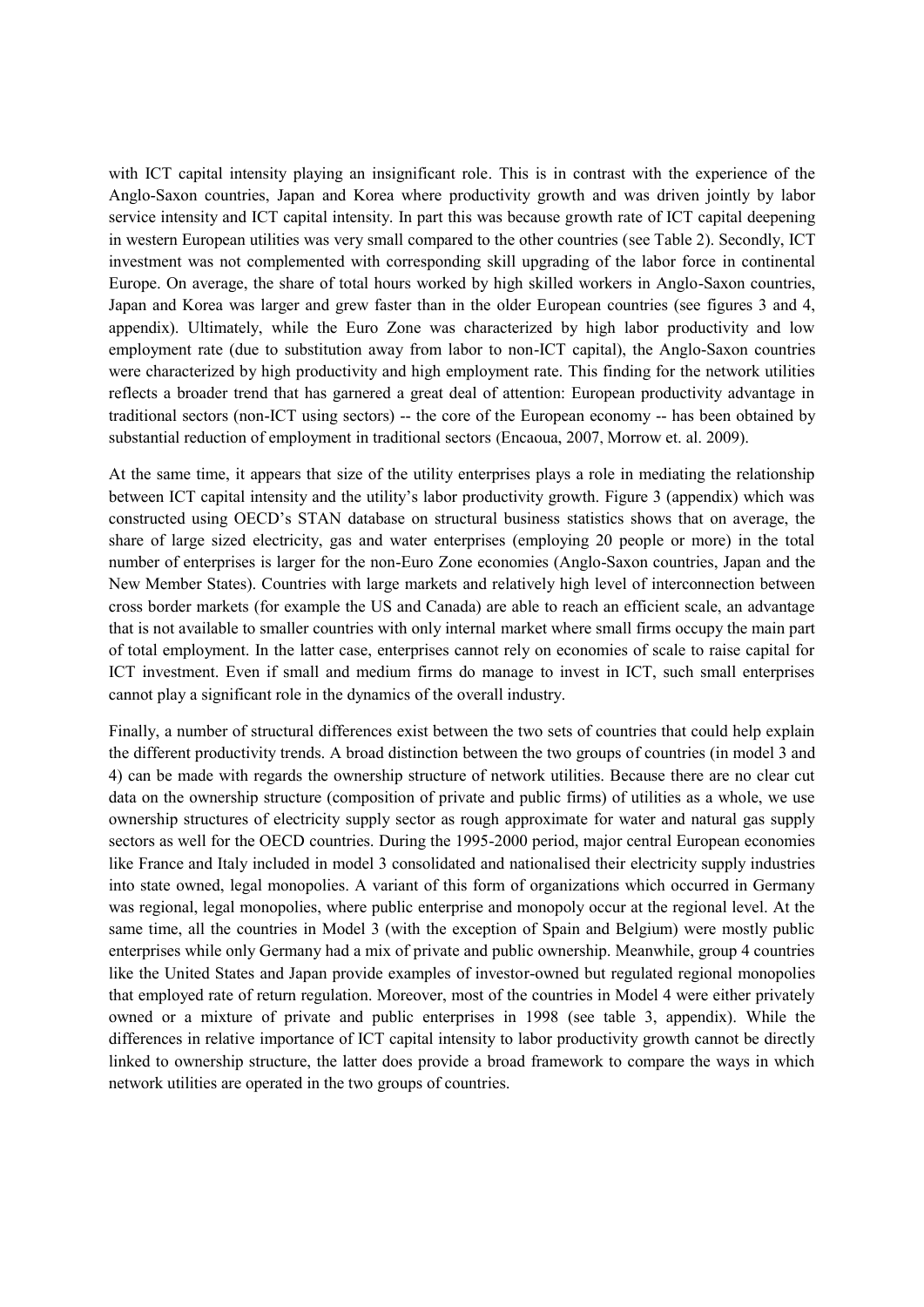Of course, there are a number of caveats to the results. In particular, there are significant cross-country differences in ICT adoption trends within the country groups discussed, particularly the 12 EU countries. Our calculation ignores these differences. Moreover, it is likely that inclusion of more recent data could have yielded a different set of results. At any rate, this paper should be considered a first step in the changing drivers of productivity in the energy and water supply industries.

### **Bibliography**

Arellano, M., & Bond, S. (1995). Another look at the instrumental variables estimation of error component models. *Journal of Econometrics* , 29-51.

Arellano, M., & Bond, S. (1991). Some tests of specification for panel data: Monte Carlo evidence and an application to employment equations. *Review of Economic Studies* , 277-297.

Bigaliani, R., Gaboardi, E., Gallotti, G., & Cattaneo, G. (2009). *ICT and e-business impact in the energy supply industry. Sectoral e-business study report No. 03/2009.* Milan/Brussels: European Commission.

Blundell, R., & Bond, S. (1998). Initial conditions and moment restrictions in dynamic panel data models. *Journal of Econometrics* , 11-43.

Brynjolfsson, E., Hitt, L., & Yang, S. (2002). Intangible assets: Computers and organizational capital. In *Brookings Paper on Economic Activity: Macroeconomics* (pp. 137-199).

Colecchia, A., & P, S. (2001). The impact of Information and Communicatin Technology on output growth. *OECD STI Working Paper 2001/7* .

European Commission. (2009). *Electricity, Gas, Water and Waste: Comprehensive sectoral analysis of emerging competences and economic activities in the European Union.* Brussels: European Commission, Directorate General for Employment, Social Affairs and Equal Opportunities.

European Commission. (2009). *Ict for a low carbon economy smart electricity distribution networks: Findings by the High-Level Advisory Group on ICT for Smart Electricity Distribution Networks On the Energy sector.* Luxembourg: European Commission Information Society and Media.

Eurostat. (2009). Network supply of electricity, gas and steam. In Eurostat, *European business - Facts and figures* (pp. 322-330).

Jorgenson, D. (2003). *Information technology and the G7 economies.* Massachussets: Harvard University.

Morrow, K., Roger, W., & Turrini, A. (2009). *The EU-US total factor productivity gap: An industry level perspective .* Brussels: European Commission and CEPR.

O'Mahony, M., & van Ark, B. (2003). *EU Productivity and Competitiveness: An Industry Perspective. Can Europe Resume the Catching-up Process?* Brussels: European Commission.

OECD. (2001). *Measuring productivity - OECD manual: Measurement o faggregate and Industry level productivity growth.* Paris: OECD publishing.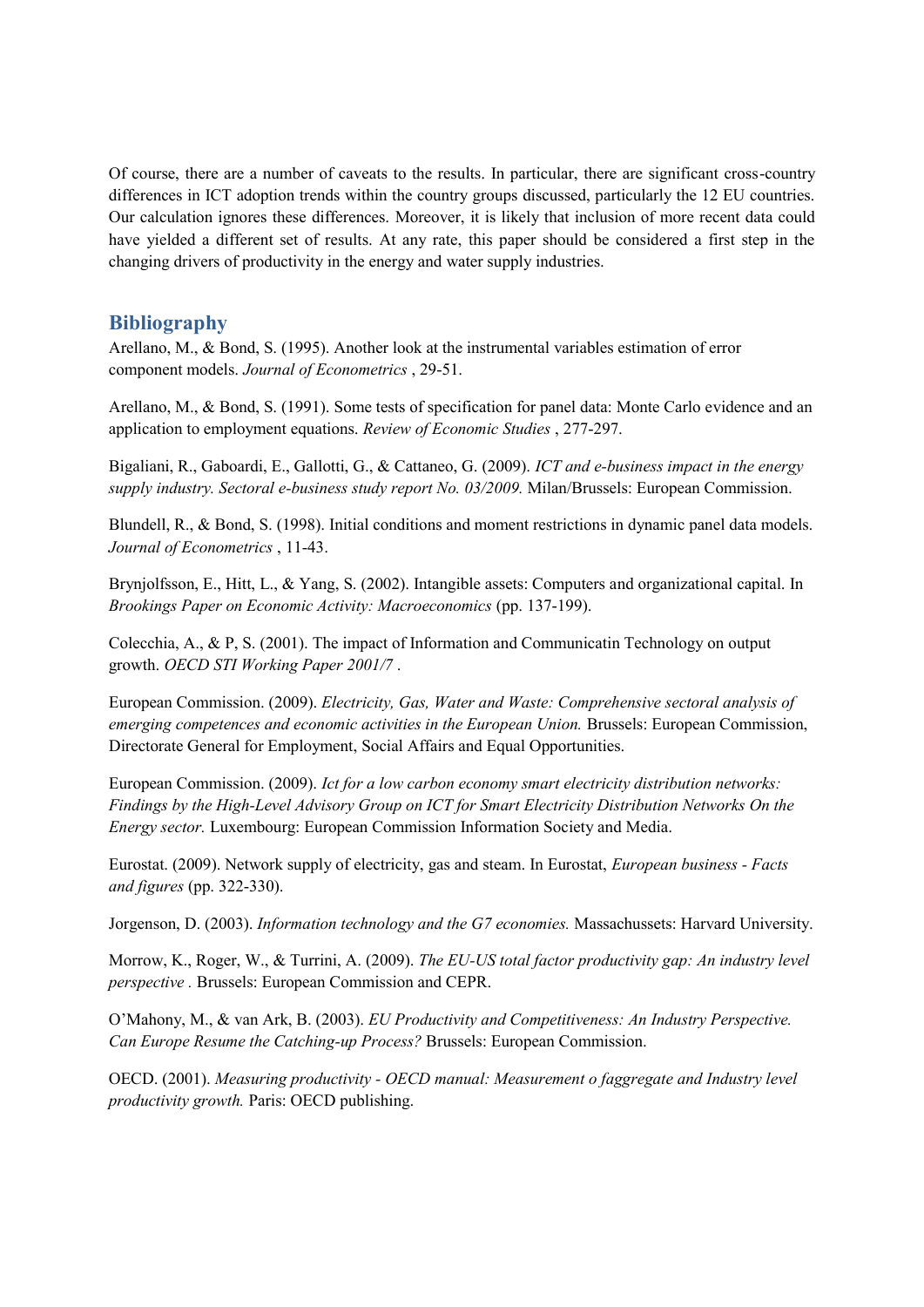O'Mahony, M., & Van Ark, B. (2003). *EU productivity and competitiveness: An industry perspective.* Luxembourg: European Commission.

Reenen, J. V., Sadun, R., & Draca, M. (2006, August). Prouctivity and ICT: A review of the evidence. *LSE Center for Economic Performance Discussion Paper No. 749* .

Roodman, D. (2006, December). How to Do xtabond2: An Introduction to "Difference" and "System" GMM in Stata. *Center for Global Development Working paper no 103* .

Steiner, F. (2001). Regulation, industry structure and performance in the electricity supply industry. *OECD Economic Studies No 32, 2001/I* , pp. 143-182.

Timmer, M., O'Mahony, M., & Ark, B. v. (2007). *EU KLEMS Growth and Productivity Accounts: An Overview.* Retrieved July 8, 2010, from EU KLEMS website: http://www.euklems.net/data/overview\_07I.pdf

Van Ark, B., Inklaar, R., & McGuckin, R. (2002). *Changing gear - Productivity, ICT and service industries: Europe and United States.* Groningen: Groningen Grwoth and Development Center.

Van Ark, B., Melka, J., Mulder, M., & Timmer, M. Y. (2003). *ICT investments and growth accounts of European Union, 1980-2000.* Groningen: Groningen Growth and Development Center.

Wissner, M. (2009). ICT, Growth and Productivity in the German Energy sector - On the way to smart grid? *8th conference on Applied Infrastructure Research (Infraday) "Innovation in Network Industries - Markets and Regulation, Pull and Push".*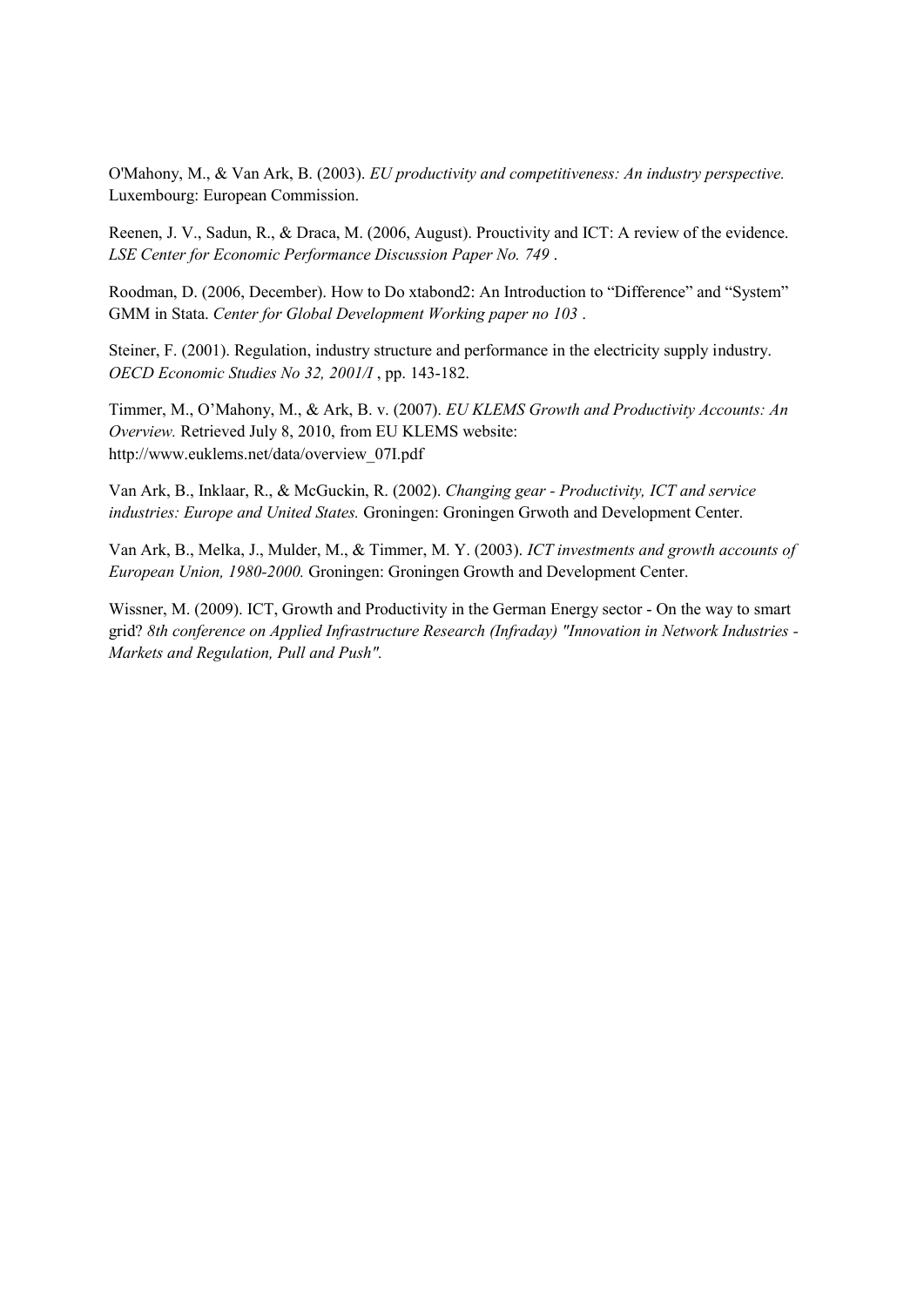# **Appendix**

Figure 3: Natural logarithm of average ICT capital deepening growth in energy and water supply industry (1995-2005)



Table 3. Ownership in the electricity supply industry, 1998

|                            | Ownership      |  |  |  |
|----------------------------|----------------|--|--|--|
| Australia                  | Mixed          |  |  |  |
| Belgium                    | Mostly private |  |  |  |
| Canada                     | Mixed          |  |  |  |
| Denmark                    | Mostly public  |  |  |  |
| Finland                    | Mostly public  |  |  |  |
| France                     | Public         |  |  |  |
| Germany                    | Mixed          |  |  |  |
| Greece                     | Public         |  |  |  |
| Ireland                    | Public         |  |  |  |
| Italy                      | Public         |  |  |  |
| Japan                      | Private        |  |  |  |
| Netherlands                | Public         |  |  |  |
| New Zealand                | Public         |  |  |  |
| Norway                     | Mostly public  |  |  |  |
| Portugal                   | Mostly public  |  |  |  |
| Spain                      | Mostly private |  |  |  |
| Sweden                     | Mixed          |  |  |  |
| United Kingdom             | Private        |  |  |  |
| <b>United States</b>       | Mostly private |  |  |  |
| Source: (OECD 2001, p 156) |                |  |  |  |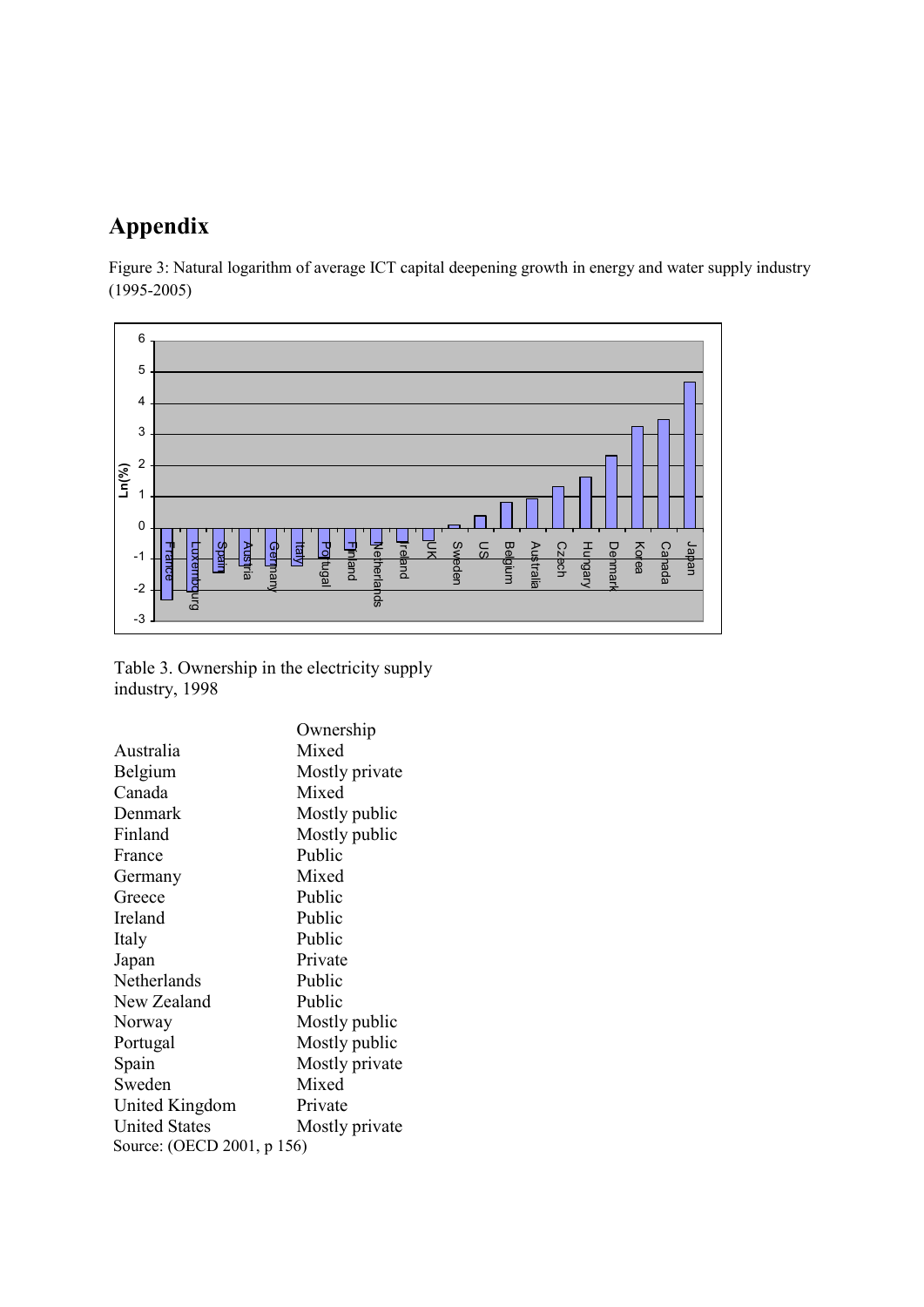

#### **FIGURE 4: SHARE OF HOURS WORKED BY HIGH, MEDIUM, LOW SKILLED WORKERS 1995-2005 AVERAGE**

(Source: Own calculations, EU KLEMS database, 2008 release)



#### **FIGURE 5 SHARE OF TOTAL HOURS WORKED BY HIGH SKILLED WORKERS (UTILITIY INDUSTRY 1995-2005)**

(Source: Own calculations, EU KLEMS database, 2008 release)